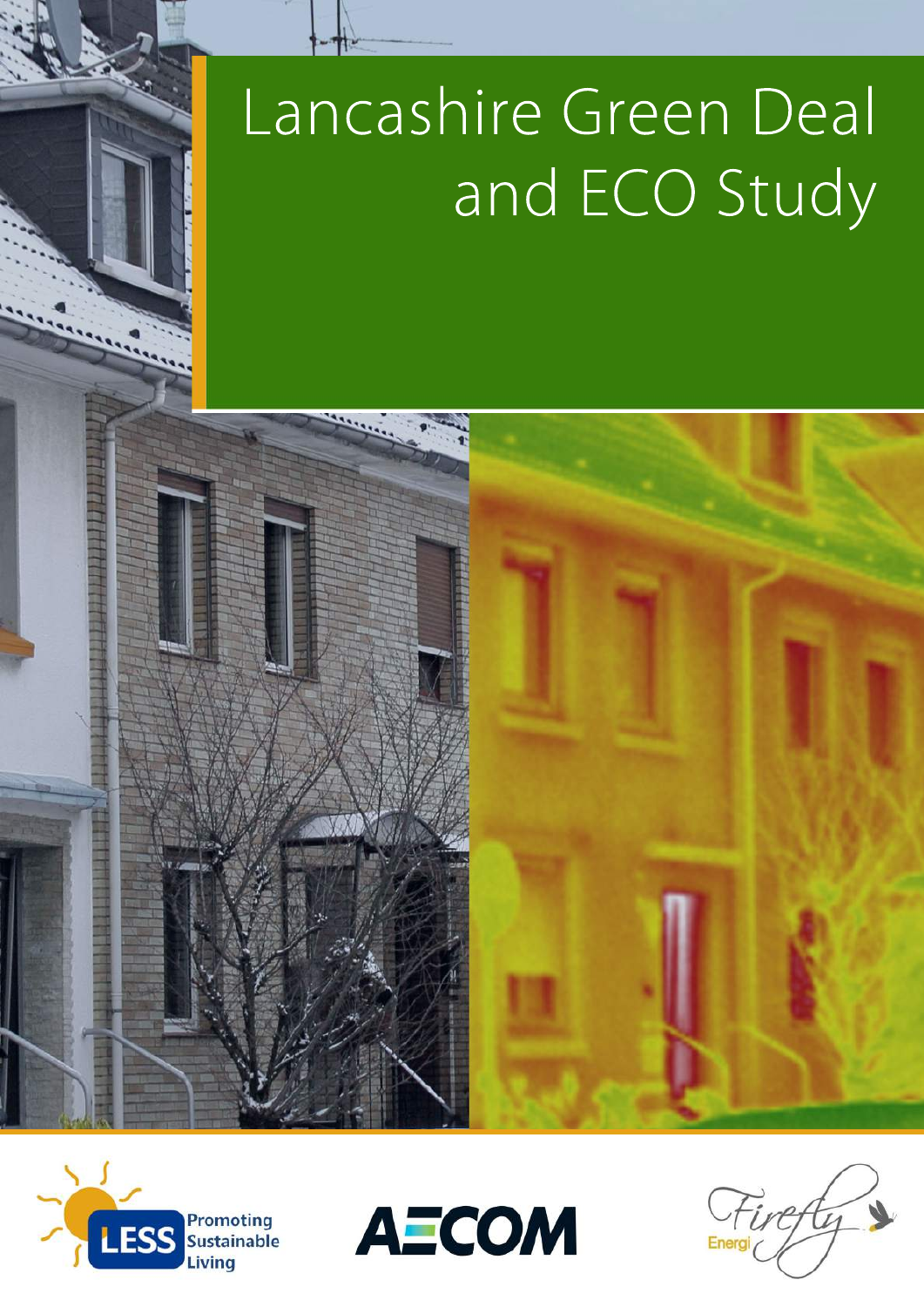## Executive Summary

## Introduction

This report has been commissioned by the Directors of Public Health for Lancashire, Blackpool and Blackburn with Darwen, together with the Lancashire Energy Officers Group. It has been produced by LESS, a Community Interest Company that delivers sustainability projects across Lancashire, along with partners AECOM and Firefly Energi.

Its purpose is to recommend how local authorities in Lancashire can best take advantage of the opportunities presented by the government's flagship Green Deal and ECO energy efficiency schemes, which both launched in 2013.

During the period from January to May 2014 the report team conducted desktop research and interviews with key personnel, from Lancashire authorities and energy efficiency schemes, around the country. This work gathered the necessary data to provide:

- A summary of the national picture in regards to energy efficiency
- An analysis of the energy efficiency improvements that could be made to local housing stock
- An indication of which areas could attract the most ECO funding and which might be most receptive to an 'able to pay' approach to fitting insulation and other measures
- The main issues affecting Lancashire that Green Deal and ECO may help solve
- The background and status of energy efficiency work within each local authority area and any issues particular to it
- A overview of available health data and discussion of the link between wellbeing and warm homes
- Recommendations on what action to take and what structures to put in place to achieve results

The results of our work can be summarised as follows:

## Green Deal and ECO

The Green Deal offers long-term loans to households to pay for energy efficiency measures, whilst ECO is a grant scheme for low income households, paid for through a levy on electricity bills. Both of these flagship government schemes have suffered since their launch from flaws in their design and implementation.

Despite efforts by the government to simplify and promote the Green Deal, the Finance Plan at the heart of the original concept is widely considered to be poor value for money, and only a few thousand of these plans have been agreed against a six figure target.

Yet an increasing number of households are having a Green Deal Assessment to understand what measures could be of benefit, indicating an interest by households in improving the energy efficiency of their properties.

This interest will be supported by the recently launched Green Deal Home Improvement Fund (HIF), which subsidises improvement work but does not require a Green Deal Finance Plan to be signed. There is £120 million in the HIF pot for 2014/15 and it offers up to 75% off the cost of solid wall insulation (up to a maximum of £6000) and up to £1000 off other measures if at least 2 are installed. A recent solid wall insulation scheme in Preston showed that residents are willing to commit to the cost of improvement works if they are clear on the benefits. Therefore, the potential for 'able to pay' schemes to succeed appears to be greater than before the HIF was announced.

ECO is administered by the large energy companies and in contrast to Green Deal has led to a significant number of measures being installed. Unfortunately the targets for companies rely on the predicted carbon savings that the measure will deliver and this does not always correlate with providing fuel poor households with the full suite of measures that will reduce their bills and increase their thermal comfort. In response, local authorities and other organisations in Lancashire have made some progress in coordinating the investment of ECO funding to make holistic improvements to social and private rented housing.

Since we were invited to tender for this study the government has announced and then consulted on changes to ECO that have severely reduced the potential funding available to Lancashire. Initially it was calculated that sufficient funding could be drawn upon to both pay for the setup and development of a pan Lancashire energy efficiency scheme delivering funded energy efficiency works and to pool excess funding to 'cross-subsidise' more expensive measures. This would further the 'whole house' approach to supporting those in fuel poverty.

With the changes to ECO this is no longer the case and both pump priming and ongoing match funding will need to be found, either from the public purse or from individual homeowners and tenants themselves, to deliver such a scheme.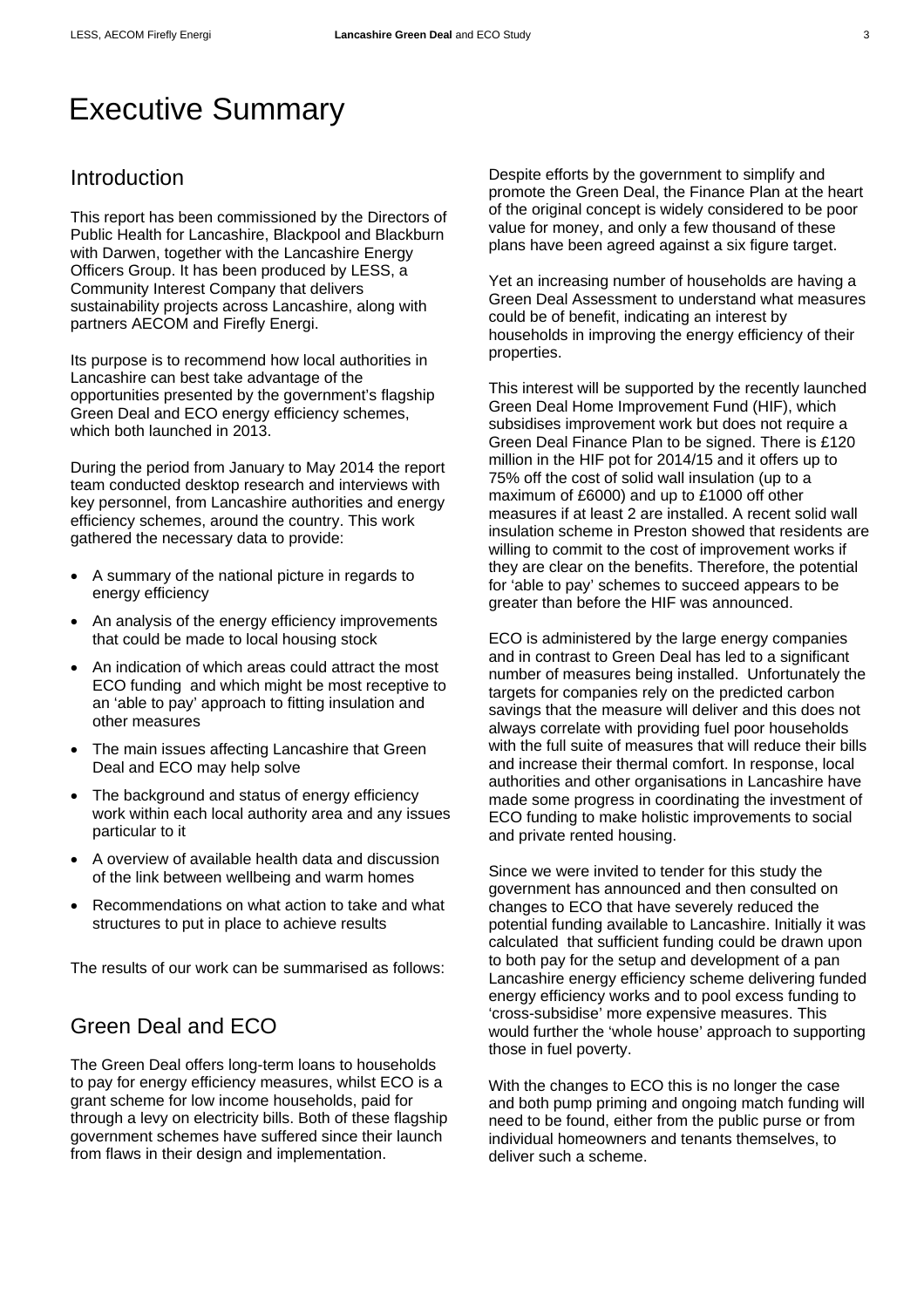AECOM carried out the data collection and (Geographical Information System) GIS mapping to identify and prioritise areas of Lancashire with an above average need for the improvement of the energy efficiency of the housing stock.

AECOM collected data on the condition of the Lancashire housing stock from a request for information issued to the 14 local authorities supported by data from a range of online sources. With this data the team developed a collection of GIS maps that illustrate local areas of opportunity for realising energy and carbon savings and helping to alleviate fuel poverty.

There are however a number of limitations to the data presented in this study caused by variations in the level of detail, age, format and comprehensiveness.

The Homes Energy Efficiency Database (HEED) was chosen as the basis of AECOM's survey of stock as, within the timeframe of the study it was the most accessible of the stock datasets. Containing around 67% Lancashire homes the HEED is also one of the more comprehensive data sets for the county as a whole. Unfortunately the HEED includes some data bias, within a prevalence of homes where efficiency works have been undertaken and a proportion of data points listed as 'unknown'. In the medium to long term the EPC database, currently available for only part of the county, will offer a better reflection of the state of the Lancashire stock. One of our recommendations is that in due course the EPC data be purchased for every local authority area.

## Data mapping and targeting areas for action

Through GIS mapping we were able to display information for each local authority area covering:

- What and where the physical constraints to energy efficiency work in Lancashire are
- The locations of the people who most need help to improve the energy efficiency of their homes
- The most likely location of 'Able to Pay' households
- The location of properties that have the greatest opportunity for carbon and financial savings

#### **The physical constraints to energy efficiency works**

One map represents the likely physical and geographical constraints on the delivery of energy efficiency works including: Elevation; Orientation; Areas of Outstanding Natural Beauty (AONB), and Conservation Areas (CAs).

#### **The location of the people who most need help**

Those most in need of energy efficiency improvement include: those living in fuel poverty; those living in areas with an above average incidence of cold related ill health and; those living in the most deprived urban and rural areas of Lancashire (and therefore qualifying for ECO funding).

#### **The location of the 'Able to Pay' demographic?**

One sample group that was of interest to the study team was those homes that were located in the wealthiest areas of Lancashire but due to poor insulation, and perhaps being located off the gas grid, were subject to high fuel bills resulting in their spending over 10% of their income of fuel. These households were considered most likely to be receptive to carrying out energy efficiency works to reduce their fuel costs.

#### **The location of properties that require works and the required measures**

Key property characteristics offering a potential opportunity for energy efficiency works were identified. These included the number of homes with: electricity or solid fuel for their main heating fuel; easy to treat cavities; unfilled cavities; single glazing; less than 150mm of loft insulation and un-insulated solid walls.

The number of incidences of these opportunities was combined in a Multi-Criteria Analysis (MCA) where all of the measures were weighted according to the carbon saving from the measure divided by the cost of the energy efficiency works. Whilst it was originally intended that the MCA would include the impact of funding available, the changes in the ECO funding regime over the time of this study indicated that including funding in the weighting could lead the output from this report becoming obsolete if further funding changes were announced.

It is recommended that after an appropriate period, say in 12 months when the funding for ECO and the Green Deal should have stabilised, that this analysis is reexplored to allow further targeted identification of opportunity areas.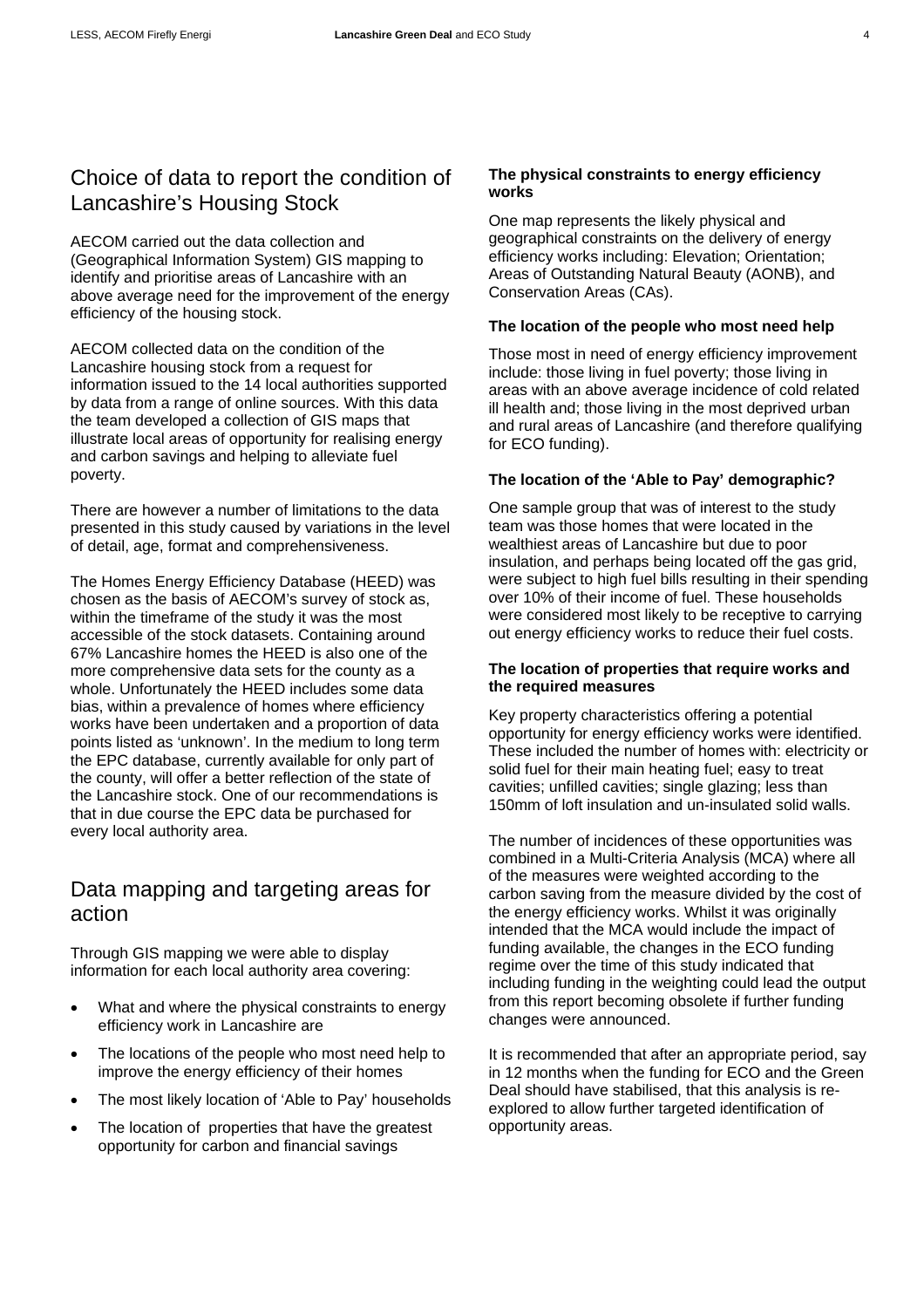## The main issues affecting Lancashire

We identified some of the issues affecting Lancashire as a whole that energy efficiency schemes, including Green Deal and ECO, may help to solve:

- **A high rate of fuel poverty.** The countywide proportion of households classified by the UK government as fuel poor is 13.7%, compared to the England average of 10.9%. Many Local Authorities have a much higher incidence, including Blackpool (18%, the highest in England) and Lancaster District (16.3%, the third highest). Even Chorley, which has the lowest proportion of homes in fuel poverty in the county, has a rate of 10%.
- **A large number of hard to treat properties.** Large swathes of the county, both rural and urban, contain properties with solid walls or narrow/random stone cavities that make the cost of insulation prohibitive without significant grant assistance. We propose that due to the level of exposure to wind and rain in Lancashire many properties with 'easy to treat' cavities should be classed as 'hard to treat' unless a local survey indicates a sheltered aspect.
- **An inadequate private rented sector.** Areas of Lancashire have a large number of poor quality private rented homes, often with absentee landlords. This makes improvements in the property difficult to finance and to arrange.

#### Issues affecting local authority areas

In the report we provide a visual summary of every area, broken down to local super output area (LSOA) level that comprises four maps showing:

- Constraints aspect, elevation AONB and Conservation areas
- Incidence of households in fuel poverty
- The opportunities within the 25% most deprived wards, where ECO funding is available
- The opportunities within the 25% least deprived wards, where an 'able to pay' scheme may work

We also provide a written summary of research and discussions that covers:

- Identified issues specific to each Local Authority
- Historic work on Affordable Warmth initiatives
- What the priorities are for the area and the relevant local authority

## Health and Wellbeing

There is strong link between increasing the energy efficiency of properties and improved health outcomes for the residents of the improved properties. Research by Marmot, Hills, the World Health Organisation and others directly links cold homes with excess winter deaths and a wide variety of disease and illness. In 2012/13 alone, we estimate 225 people in Lancashire died because their home was not adequately heated.

Local authorities and other health commissioners have been investing significant amounts in affordable warmth initiatives to address these issues. We recommend integrating this investment with a countywide energy efficiency scheme, and potentially seeking health funding to help set up and maintain the required structure and potentially 'topping up' ECOfunded measures to make them free for those in poverty.

We also propose closer integration with clinical Commissioning Groups (CCGs) as they develop their plans and highlight a good example from Sunderland where GPs have a clear referral pathway to 'prescribe' energy efficiency improvements.

## Options for Lancashire

We have offered a number of potential options for Lancashire authorities going forward.

The first is to leave implementing Green Deal and ECO to the market. However, we are clear that the market has not delivered over the last 18 months and that intervention by local authorities and other trusted partners will significantly increase the number of households willing to take part.

The second is for individual local authorities to continue to try and set up their own schemes. Whilst many have achieved some success, capacity issues mean that other areas, especially with smaller populations, will not be able to do so.

We have also explored the potential for Lancashire to strike a deal with a big energy company to fund and implement an energy efficiency scheme work in return for exclusive endorsement of the scheme by local authorities and assistance in research and marketing.

There is merit in having a joined-up approach that provides a straightforward scheme for local people and which delivers economies of scale. Yet we show that other schemes where local authorities cede control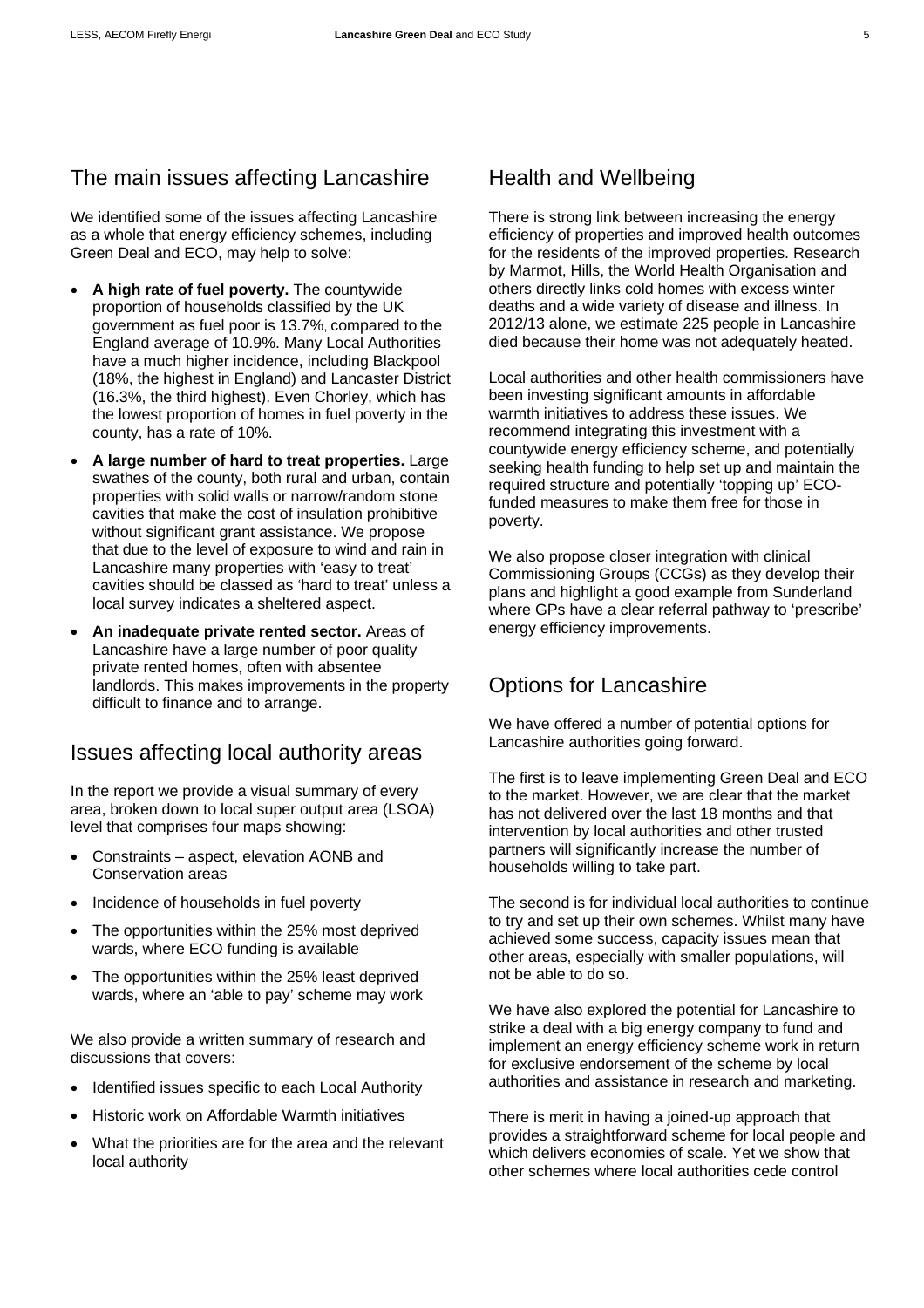have not worked as well as hoped – in part due to the government's changes to ECO – and the authorities are then limited in their ability to respond. Further changes to Green Deal and ECO (for example, with a change of government) are entirely possible and locking Lancashire into a long-term deal could lead to disappointment if that company decides to change its targets and approach.

It is clear that any deal where the energy company or installer keeps the ECO income means the profits from the most 'carbon rich' properties are lost to the area. The potential to involve local installers and other local organisations in the supply chain will be limited as the company will have its own established supply chain. .

We look briefly at whether a sub-regional or regional scheme (like 'Warm Up North' in the North East of England) could work but argue that it is unlikely to be effective. Greater Manchester, Yorkshire and Cumbria all have Green Deal and ECO schemes in place and Lancashire's ability to join them or influence its terms of membership would be limited.

We propose that the complexity of working across county lines where there are no existing structures in place would make setting up and managing such a regional scheme extremely difficult. Lancashire has sufficient homes to develop its own scheme that would benefit from economies of scale and negotiate ECO funding at the best price per tonne available.

#### Recommendations

Our final option and our recommendation is therefore:

1) For Lancashire local authorities and potentially other partners to setup up a not-for-profit vehicle (e.g. a Community Interest Company) to expand the existing 'Cosy Homes in Lancashire' scheme to benefit a far greater number of households, and retain control of the profits and the supply chain for the benefit of the scheme and the local economy.

This approach would protect the scheme from suppliers or installers getting cold feet about dropping out, and would ensure that all profit was reinvested locally into further measures. Decisions could also be made to ensure local companies were given the chance to be involved.

#### **We further recommend action to:**

- 2) investigate alternative sources of loan finance for households to fund Green Deal improvements – for example, through a credit union
- 3) support local businesses in the supply chain, and maximise training and employment opportunities for local people.
- 4) integrate the Cosy Homes in Lancashire scheme with initiatives that promote micro renewable energy generation and positive behaviour change to maximise warmth and savings.

#### **Partnership Working**

- 5) To invest further in developing and publicising referral pathways for frontline staff and volunteers to use to support their clients
- 6) To work with and influence health commissioners to help local authorities and CCGs both meet their statutory targets
- 7) To integrate the recommendations of this study with the work on affordable warmth projects for winter 2014/15 to avoid duplication
- 8) To work with private landlords to improve their properties to an acceptable standard
- 9) To work with partners in the Green Open Homes Network to develop a countywide 'portfolio' of retrofitted properties and local champions who can promote energy efficiency

#### **Data and Reporting**

- 10) In time for a follow on update to this report to purchase the EPC data for authorities within the Lancashire County Council area to provide a better understanding of the quality of housing stock
- 11) To update this report and the data on which it's based when there are significant shifts in policy development, the availability of funding, etc.
- 12) To review the potential to expand the scheme to cover non-domestic premises

## Appendices

The appendices to this report contain a wealth of supporting information including further maps and Lancashire data.